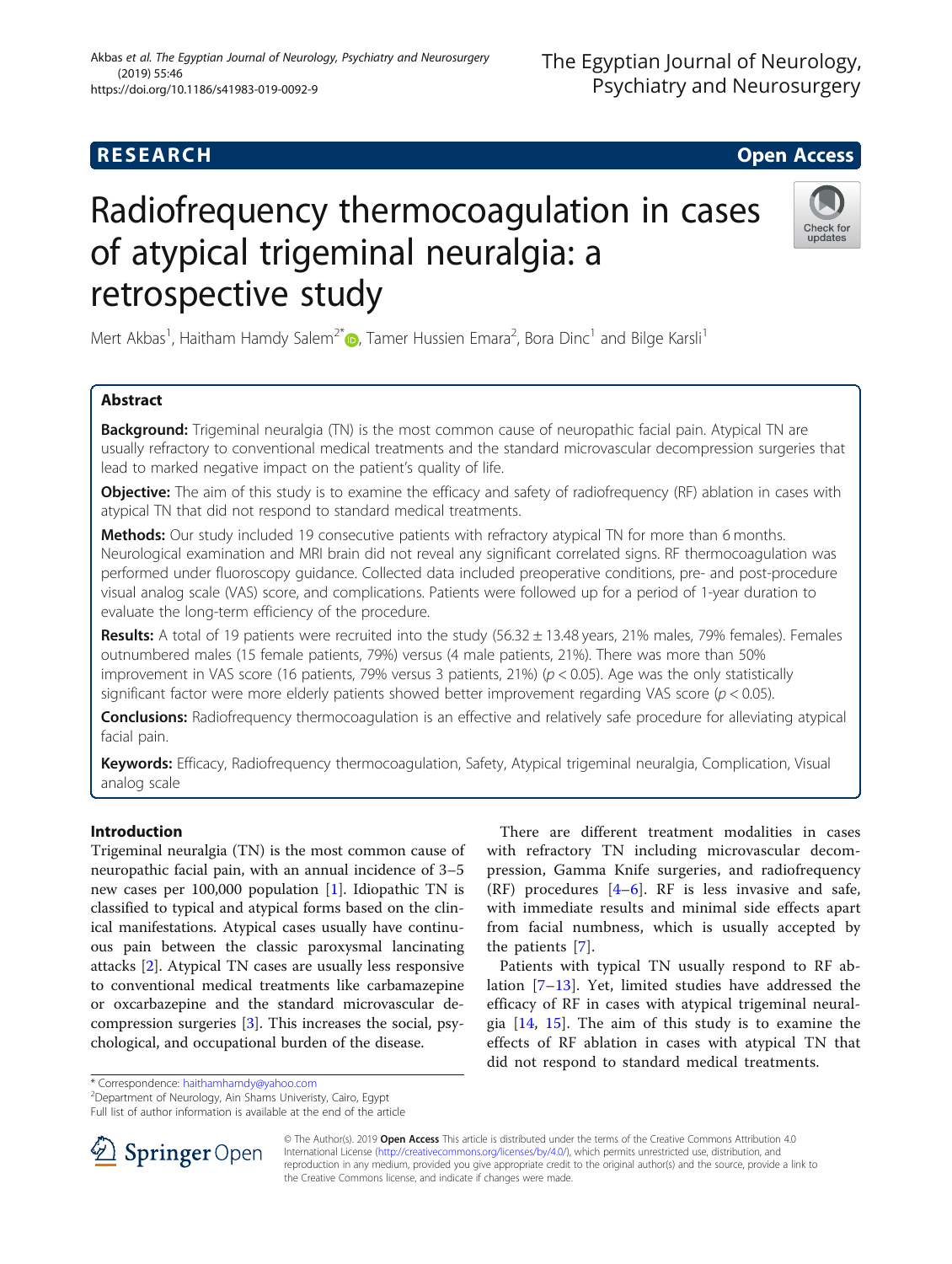# Patients and methods

We retrospectively studied patients who received RF thermocoagulation for treating medication resistant atypical TN from January 2014 through December 2017 in the pain management department, Akdeniz University, Antalya. The study was approved by the Akdeniz University Local Research Ethics Committee. We collected the following data from our electronic medical record: patient demographics, neurological examination, MRI findings, pain scores before and after the procedure (Visual analogue scale), and improvement after the procedure (scored at 0 to 100%). The primary outcome measure was a 50% reduction in the severity of pain measured by VAS score. Patients were followed up for a period of 1-year duration to evaluate long-term efficacy of the procedure. Patients who did not respond were offered a second procedure to relieve their symptoms.

Our study included 19 patients with atypical TN [[2\]](#page-3-0). Inclusion criteria were patients above 18 years old, not responding to carbamazepine or oxcarbazepine for not less than 6 months duration or were intolerant to medications side effects. Neurological examination did not reveal any significant correlated signs apart of some sensory deficit along mandibular and/or maxillary nerve distribution. Brain MRI of all patients did not show any clinically relevant abnormalities. Exclusion criteria included typical TN, presence of any neurological signs or MRI findings suggestive of secondary cause, and history of previous surgical interventions for trigeminal neuralgia.

#### Procedure

Prior to the RF thermocoagulation procedure, each patient underwent a prognostic nerve block using 0.25% bupivacaine HCL (Marcaine-Astra Zeneca). Those who showed > 50% improvement in pain were eligible for RF thermocoagulation. During the RF procedure, the head of every patient was fixed, and no sedation was administered in order to be able to distinguish the affected branch of the trigeminal nerve. All the patients were cannulated, and vital data monitoring was performed throughout the procedure. The injection site was sterilized and draped.

The foreman ovale was identified with a C-arm fluoroscopy. The skin at the entry point was infiltrated with lidocaine HCL (Jetokain-Adeka) and a 2-mm active-ended RF electrode (Trigeminal RF electrode 2 mm-Cosman) was inserted and advanced parallel to the axis of the fluoroscopy till passing the foramen ovale border (Fig. 1). Aspiration was done. Test stimulation was applied at 2 Hz, 0.1– 1.5 V for motor stimulation and 50–100 Hz, 0.1–1.5 V for sensory stimulation with observing movement and sensory changes described by the patient in the corresponding dermatome. After confirming the position of the electrode, radiofrequency thermocoagulation was applied at 70 °C for 90 s, then the needle was removed, and an ice pack was applied on the face. The patient was kept under observation for 2 h.

#### Data analysis

Analysis was done in SPSS Version 22 (IBM Corporation, Armonk, NY) using one-way ANOVA for continuous outcome variables, the Pearson correlation

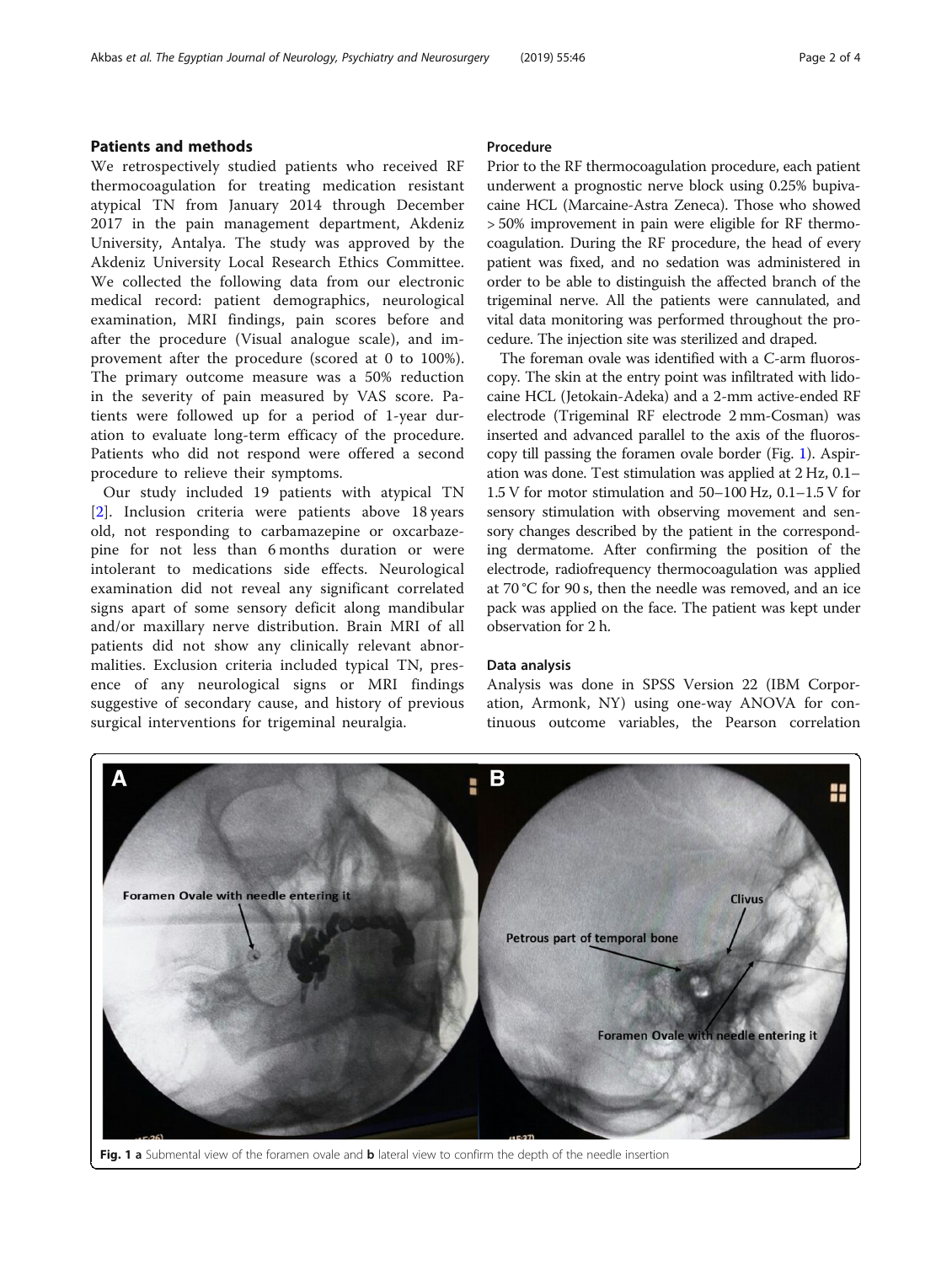coefficient, and the  $\chi$ 2 test for dichotomous outcome variables.

#### Results

A total of 19 patients were recruited into the study. Females outnumbered males (15 female patients, 79%) versus (4 male patients, 21%). Most of our studied population (16 patients, 79%) had right-sided trigeminal pain. Other patient characteristics are shown in Table 1.

There was more than 50% improvement in VAS score (16 patients, 79% versus 3 patients, 21%) ( $p < 0.05$ ). Age was the only statistically significant factor. We found that older patients showed a better improvement regarding VAS score ( $p < 0.05$ ). On the contrary, sex, the side of the trigeminal pain, and the trigeminal nerve branch and/or number affected revealed no statistical significance ( $p > 0.05$ ).

Regarding complications, only one patient (5%) developed mild facial edema that subsided spontaneously within a few days, yet none of the studied patients developed any major adverse events.

#### **Discussion**

Radiofrequency thermocoagulation has been proven to be safe and effective in treating different chronic pain disorders. It has been widely used in the treatment of refractory TN in the past decade as early pain relief can be attained in 98% of patients [\[4](#page-3-0)].

In our study, atypical TN was statistically more common among females (16 patients, 79%). Gender was proven to play an important role in the incidence of TN as female predominance was demonstrated by many reviewers [\[1](#page-3-0), [16](#page-3-0), [17\]](#page-3-0). Our patients' peak age of disease onset was between the sixth and seventh decades of life.

Table 1 General characteristics of the study population

|                        | $N = 19$          |
|------------------------|-------------------|
| Gender                 |                   |
| Men                    | 4(21%)            |
| Women                  | 15 (79%)          |
| Age                    | $56.32 \pm 13.48$ |
| Side of pain           |                   |
| Right                  | 13 (68.5%)        |
| Left                   | 6 (31.5%)         |
| Branches affected      |                   |
| Mandibular + maxillary | 6 (31.5%)         |
| Mandibular             | 7 (37%)           |
| Maxillary              | 6 (31.5%)         |
| Number of procedures   |                   |
| One                    | 16 (84%)          |
| Two                    | 3(16%)            |

This trend was confirmed by multiple previous studies. Accordingly, it is fundamental to perform thorough neurological assessment to exclude associated diseases in patients under 40 years of age  $[1, 18-21]$  $[1, 18-21]$  $[1, 18-21]$  $[1, 18-21]$  $[1, 18-21]$  $[1, 18-21]$ . Using MRI, a study documented radiologically that women and elderly patients have significantly smaller trigeminal nerve volumes compared to men and young candidates which can be considered as a cofactor for TN [[22\]](#page-3-0).

In our study population, the right side was more affected than the left (13 patients, 68.5% versus 6 patients, 31.5%, respectively). This may be attributed to the anatomical fact that foramen rotundum and foramen ovale are usually narrower on the right side  $[16, 23-25]$  $[16, 23-25]$  $[16, 23-25]$  $[16, 23-25]$  $[16, 23-25]$  $[16, 23-25]$  $[16, 23-25]$ . The mandibular and/or maxillary branches were equally affected. This disease predilection pattern conforms with that of other studies [[16](#page-3-0), [17](#page-3-0), [26](#page-3-0), [27](#page-3-0)].

RF is the most common percutaneous procedure used to treat typical TN and offers the highest rate of efficiency (90–100%) and complete pain relief [[4,](#page-3-0) [28](#page-3-0)–[37](#page-3-0)]. Similarly, in our study, RF showed high efficiency ( $p <$ 0.05) in pain relief in 16 patients and only 3 patients  $(21%)$  did not reach our required  $>50%$  pain improvement in VAS score. Few previous case reports revealed similar results in cases of atypical TN [[14,](#page-3-0) [15\]](#page-3-0).

Statistical analysis revealed a significant relationship between post RF pain relief and age, as older patients showed higher improvement in pain severity following the procedure. To our knowledge, there are no studies that evaluate this relationship but most studies recommend RF as the first line of treatment for medication refractory TN [\[5](#page-3-0), [8](#page-3-0), [14](#page-3-0), [27](#page-3-0)].

Our study was limited by the number of patients and would benefit from a larger sample. Including more pain and patient's satisfaction scores would be favorable in confirming the results.

In conclusion, this study suggests that RF thermocoagulation is an effective and relatively safe procedure for alleviating atypical facial pain. If confirmed in other studies, this will have important implications for the management of patients with atypical TN.

Acknowledgements N/A

Funding

None

#### Availability of data and materials Available on request.

#### Authors' contributions

MA participated in the design of the study, performed some of the procedures for radiofrequency thermocoagulation, and revised the manuscript. HHS performed some of the procedures for radiofrequency thermocoagulation and participated in the manuscript production. THE participated in the data analysis and participated in the manuscript production. BD took part in the data collection and participated in the data